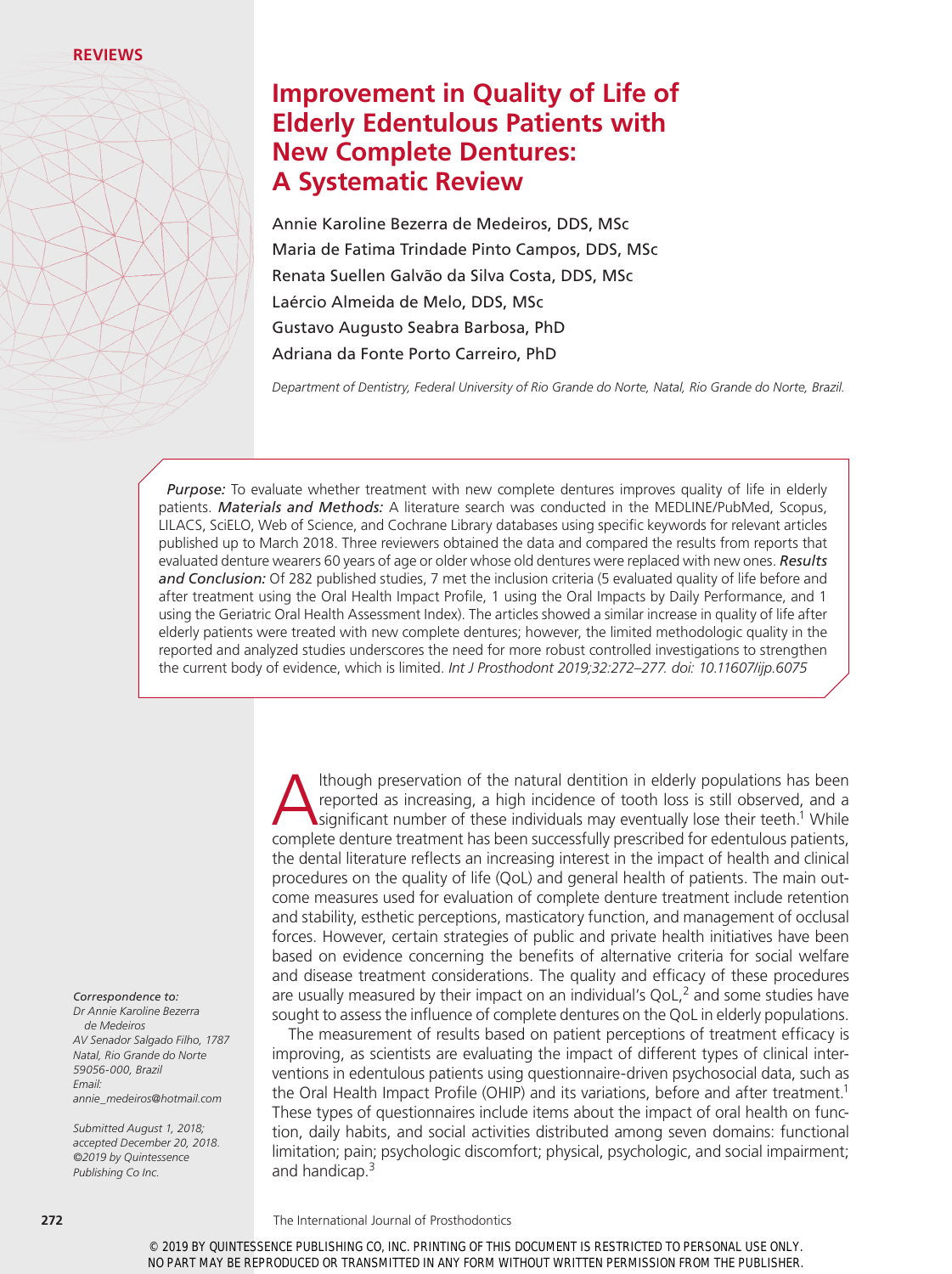Although some studies have shown limited predictability for denture treatment and poor adaptation over time, $4.5$  there appears to be a strong correlation between oral health and quality of life. As a consequence, edentulism is considered a negative factor for the physical, mental, and social welfare of patients, while treatment with complete dentures is able to restore masticatory function and provide other benefits.6 This systematic review addressed the following question: Does new complete denture treatment improve the QoL in elderly  $(≥ 60 years)$  prosthesiswearing patients?

# **MATERIALS AND METHODS**

This systematic review was carried out according to the Preferred Reporting Items for Systematic Reviews and Meta-Analyses (PRISMA) statement.7 An electronic search in MEDLINE/PubMed, the Cochrane Library, Web of Science, LILACS, SciELO, and Scopus databases was conducted by three independent examiners until March 2018. The search included articles evaluating the QoL of elderly patients treated with complete dentures published in English, Portuguese, or Spanish. There was no limit for the year of publication. Only articles published in journals indexed in databases were selected. Table 1 shows the search strategies used for each database.

After the database searches, the titles and abstracts were listed using a standardized form. Based on the same eligibility criteria, the three researchers then selected the studies eligible for full-text analysis. The inclusion criteria were: patients ≥ 60 years old; measurement of an association between complete dentures and QoL; comparison before and after treatment with complete dentures; comparison between complete denture and implant treatment and/or comparison between complete denture and no **Table 1** Electronic Search Strategies

| Database         | Search strategy                                                                                                                                                                                                                                                                                                               |  |  |  |  |
|------------------|-------------------------------------------------------------------------------------------------------------------------------------------------------------------------------------------------------------------------------------------------------------------------------------------------------------------------------|--|--|--|--|
| PubMed           | (((((("complete denture" OR "denture, complete" OR "denture,<br>complete, lower" OR "denture, complete, upper")) AND ("quality of<br>life")) AND ("Randomized controlled trial" OR "controlled trial" OR<br>"prospective studies")) AND (aged* OR elderly* OR "aged, 80 and<br>over" OR "oldest old")))                       |  |  |  |  |
| Web of Science   | Tópico: ("complete denture" OR "denture, complete" OR "denture,<br>complete, lower" OR "denture, complete, upper") AND Tópico:<br>("quality of life") AND Tópico: ("Randomized controlled trial" OR<br>"controlled trial" OR "prospective studies") AND Tópico: (aged* OR<br>elderly* OR "aged, 80 and over" OR "oldest old") |  |  |  |  |
| Scopus           | ALL ("complete denture" OR "denture, complete" OR "denture,<br>complete, lower" OR "denture, complete, upper) AND TITLE-ABS-<br>KEY ("quality of life") AND ALL ("Randomized controlled trial" OR<br>"controlled trial" OR"prospective studies") AND ALL (aged* OR<br>elderly* OR "aged, 80 and over" OR "oldest old")        |  |  |  |  |
| Cochrane Library | "complete denture" OR "denture, complete" OR "denture, complete,<br>lower" OR "denture, complete, upper" and "quality of life" OR and<br>"Randomized controlled trial" OR "controlled trial" OR "prospective<br>studies" and aged* OR elderly* OR "aged, 80 and over" OR "oldest<br>old" in Cochrane Reviews'                 |  |  |  |  |
| <b>LILACS</b>    | ("complete denture" OR "denture, complete" OR "denture,<br>complete, lower" OR "denture, complete, upper") AND ("quality of<br>life") AND ("Randomized controlled trial" OR "controlled trial" OR<br>"prospective studies") AND (aged* OR elderly* OR "aged, 80 and<br>over" OR "oldest old")                                 |  |  |  |  |
| SciELO           | ("complete denture" OR "denture, complete" OR "denture,<br>complete, lower" OR "denture, complete, upper") AND ("quality of<br>life") AND ("Randomized controlled trial" OR "controlled trial" OR<br>"prospective studies") AND (aged* OR elderly* OR "aged, 80 and<br>over" OR "oldest old")                                 |  |  |  |  |

intervention; prospective and controlled clinical trials; and use of a validated questionnaire for QoL assessment. The exclusion criteria were: complete dentures fabricated with a simplified or digital technique and the use of a nonvalidated questionnaire.

The relevant studies were selected according to the inclusion and exclusion criteria. In case of disagreement between authors, a consensus was established or the reference was subjected to further evaluation. The articles found repeatedly in different databases were considered only once. After this first selection, all articles were read in full. Then, data about the authors, experimental design, samples, variables, follow-up, and denture impact on QoL were obtained from each article selected.

The quality of the studies included in this review was evaluated according to the Cochrane Risk of Bias Tool<sup>8,9</sup> with seven bias domains: sequence generation; allocation concealment; blinding of participants and personnel; blinding of outcome assessors; incomplete outcome data; selective outcome reporting; and other sources of bias. Finally, each study was classified into low risk of bias (low risk of bias for all key domains), unclear risk of bias (unclear risk of bias for one or more key domains), or high risk of bias (high risk of bias for one or more key domains).

# **RESULTS**

Of the 282 articles found after the final electronic search, 218 were excluded according to established parameters (some studies were excluded based on more than one criterion). A total of 64 articles were read in full. Figure 1 details the results of the search strategy. At the end, seven articles met the inclusion criteria of the present review.2,3,10–14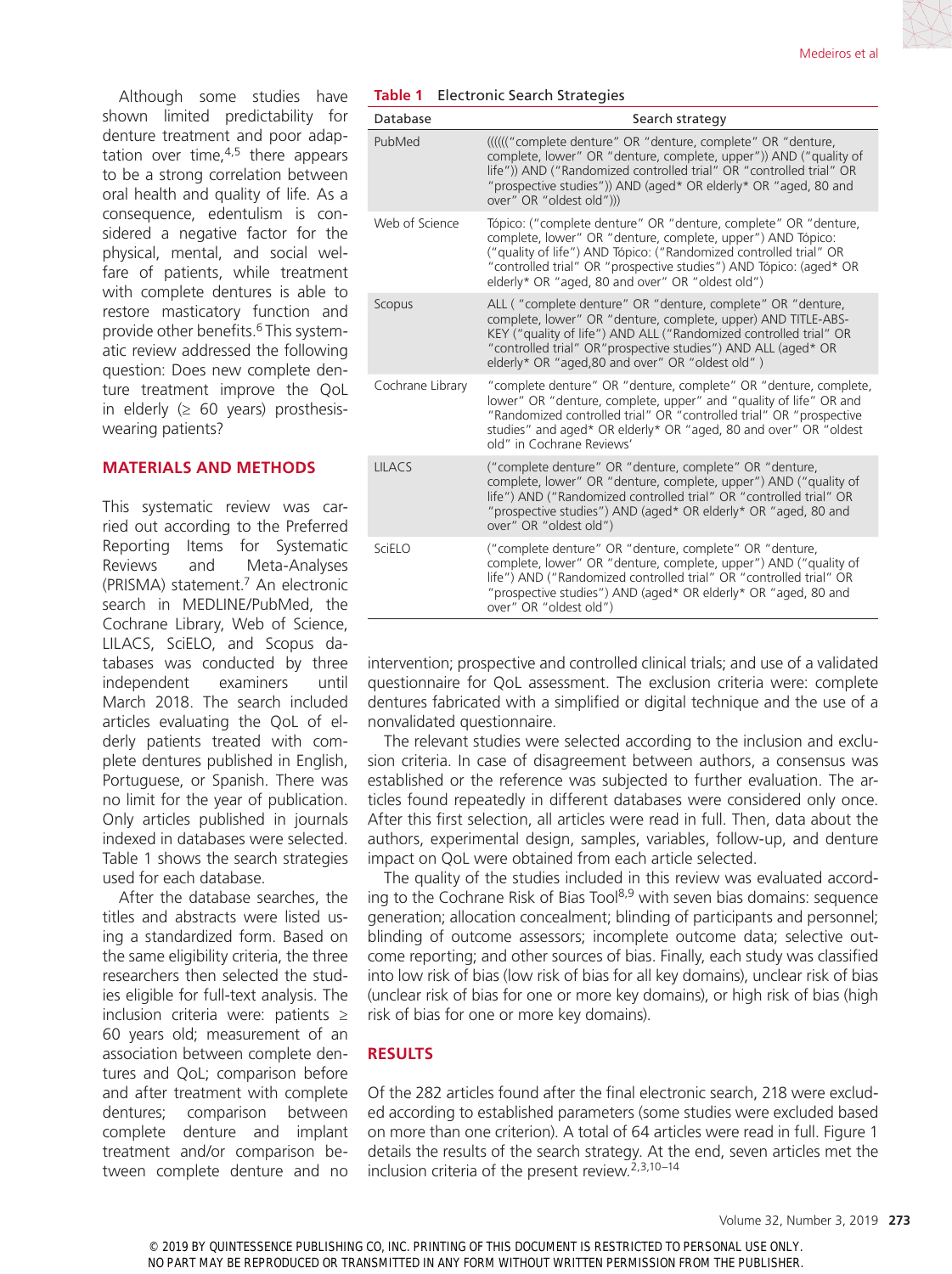

Fig 1 Flow diagram of the search process. <sup>a</sup>Articles could be excluded based on more than one criterion.

A total of 345 elderly denture wearers were evaluated out of the 363 treated individuals. In three studies, $3,10,11$  participants were recruited to answer questionnaires at the clinic, through advertisements in geriatric magazines, or through an announcement on a website in the cities where the studies were carried out. The participants of Dable et al<sup>12</sup> were selected from the daily outpatient department. Jabbour et al<sup>2</sup> recruited participants from a previous RCT.<sup>15</sup> Pearson<sup>14</sup> recruited participants living in residential or nursing homes, sheltered accommodations, private homes, or hospitals. One study did not explain clearly how the recruitment of the elderly occurred.13

The main parameters and the results of the seven articles are shown in Table 2, and quality evaluation of the clinical trials is shown in Table 3. Of the five clinical trials included, three showed a high risk of bias (especially related to random sequence generation, allocation concealment, and blinding of professionals), and two presented with an unclear risk. As the Cochrane Risk of Bias Tool is applied only to clinical trials, two prospective studies included in the review were not analyzed qualitatively.

The dropouts occurred due to illness, study withdrawal, death, and loss of contact. Three of the included studies compared new complete dentures to implant treatment (mandibular overdentures retained by two implants). $2,3,11$  One clinical trial used nontreatment as a control.<sup>14</sup> The data from the nontreated control group were collected at the same time point as the data from the group receiving treatment; after that, the treatment group received new dentures. The other studies evaluated the quality of life before and after rehabilitation with new complete dentures in the total sample or compared to another type of intervention (eg, dietary counseling).

Three studies evaluated only QoL.2,3,14 Other variables were analyzed by the other studies. Dable et  $al<sup>12</sup>$  used a global self-rating scale for comparison of general health between the pretreatment and the 6-month posttreatment periods. Goiato et  $al<sup>13</sup>$  applied a perception questionnaire after denture insertion and 3 months later in order to evaluate uncomfortable sensations related to the new prostheses, including feeling of full mouth, pronunciation of sibilant tones, discomfort related to the prosthesis, and excessive salivation. Awad et  $al<sup>11</sup>$  evaluated QoL, general satisfaction with mandibular prostheses, and ability to chew six types of food (raw carrot, raw apple, cheese, sausage, bread, and lettuce), while Amagai et al<sup>10</sup> measured food intake using a brief self-administered diet history questionnaire.

The OHIP questionnaire (or its simplified versions, OHIP-EDENT and OHIP-20), the Geriatric Oral Health Assessment Index (GOHAI), and the Oral Impacts on Daily Performance (OIDP) were used to assess the impact of oral health on QoL. All studies presented significant improvement in QoL after treatment with complete dentures. Nevertheless, patients treated with mandibular overdentures and maxillary dentures showed better QoL (significantly lower OHIP scores) compared to those treated with both maxillary and mandibular dentures.

### **DISCUSSION**

This review sought to provide an analysis of the influence of complete denture treatment on improvement of QoL in elderly populations. All the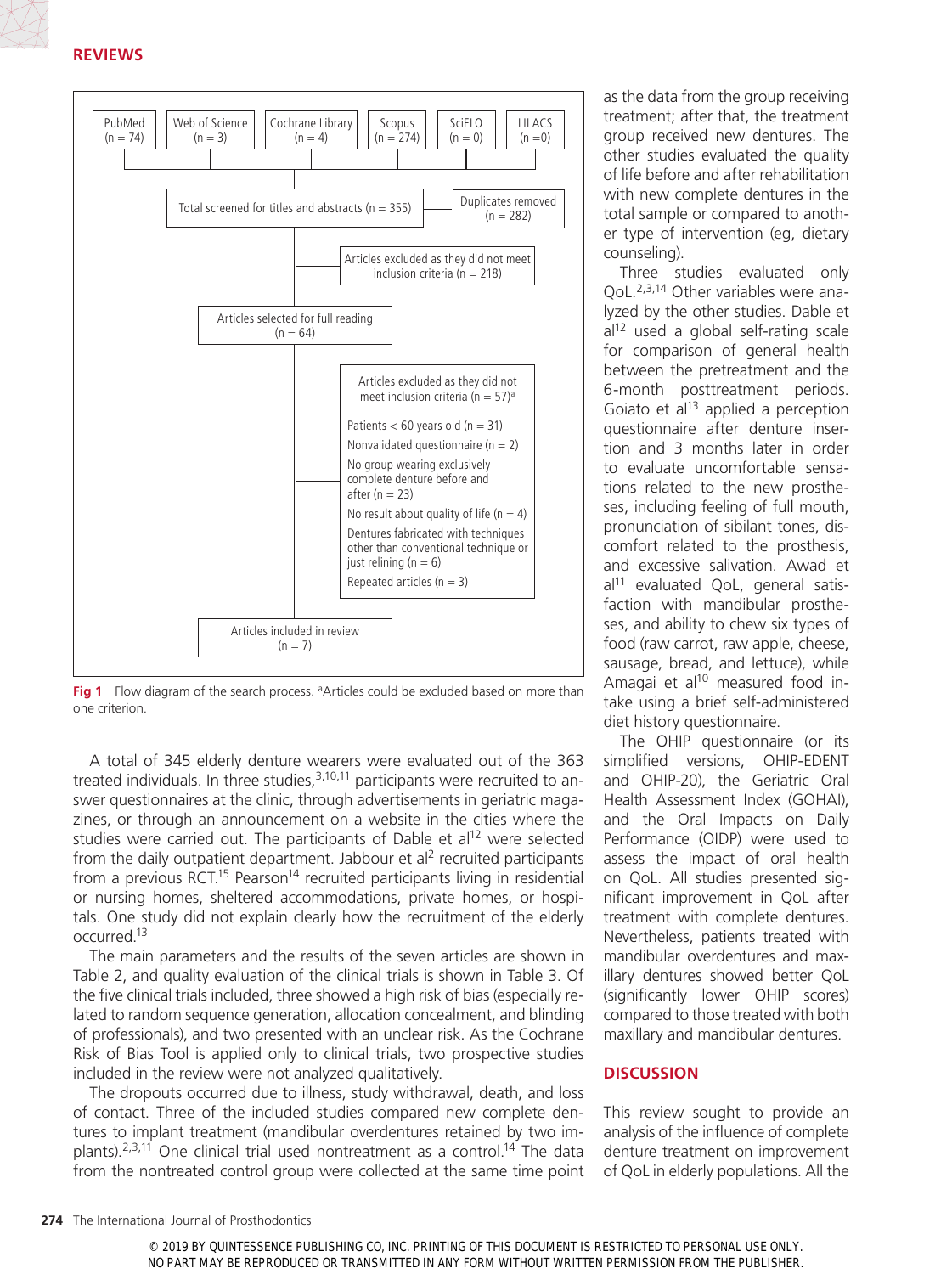| <b>Studies</b><br>$(n = 7)$           | Experimen-<br>tal design                                                          | Sample                                                                                                                                                                                           | Question-<br>naire    | Mean age<br>(y)                                                                                                                       | Follow-up                                      | Main results                                                                                                                                                                                                                                                                                                                                                                                                                                                                 |
|---------------------------------------|-----------------------------------------------------------------------------------|--------------------------------------------------------------------------------------------------------------------------------------------------------------------------------------------------|-----------------------|---------------------------------------------------------------------------------------------------------------------------------------|------------------------------------------------|------------------------------------------------------------------------------------------------------------------------------------------------------------------------------------------------------------------------------------------------------------------------------------------------------------------------------------------------------------------------------------------------------------------------------------------------------------------------------|
| Awad et al<br>$(2003)^{11}$           | <b>RCT</b>                                                                        | 60 patients divided<br>into implant group<br>with mandibular<br>overdenture<br>$(IG, n = 30)$ and<br>complete denture<br>group $(GC, n = 30)$                                                    | OHIP-49<br>OHIP-EDENT | Total<br>sample:<br>69.3 y<br>(SD 3.1)                                                                                                | Before and<br>2 mo after<br>treatment          | Reduced scores for all variables of OHIP<br>and OHIP-EDENT occurred in both<br>groups. In the IG, there was a significant<br>reduction in OHIP-49 total value, functional<br>limitation, psychologic discomfort, and<br>physical impairment. OHIP-EDENT was also<br>significantly lower after 2 mo for the same<br>domains except physical impairment. IG<br>showed significantly lower OHIP-49 and<br>OHIP-EDENT scores.                                                    |
| Heydecke<br>et al (2003) <sup>3</sup> | <b>RCT</b>                                                                        | 60 patients divided<br>into implant group<br>$(IG, n = 30)$ and<br>complete denture<br>group $(CG, n = 30)$                                                                                      | OHIP-20               | $IC = 68.9$ y,<br>$CG = 69.4$<br>У                                                                                                    | 6 mo                                           | The CG showed significant reduction in<br>OHIP-20 scores concerning physical pain<br>and psychologic discomfort.<br>IG had significantly better oral health status<br>than the CG group. IG showed significant<br>reduction in OHIP-20 scores concerning<br>functional limitation, physical pain, physical<br>disability, and psychologic disability.                                                                                                                        |
| Jabbour<br>et al $(2012)^2$           | Longitudinal<br>prospective<br>cohort study<br>emerging<br>from an<br>earlier RCT | 172 patients<br>divided into two-<br>implant mandibular<br>overdenture<br>$(IG, n = 95)$ and<br>complete denture<br>$(CG, n = 77)$ groups                                                        | OHIP-20               | Mean age<br>at $T_2$ : 73 y<br>(SD 4.4)                                                                                               | $T_0$ : Baseline<br>$T_1$ : 1 y<br>$T_2$ : 2 y | There was a reduction in OHIP score<br>$(P < .001)$ and its dimensions $(P < .01)$ from<br>$T_0$ to $T_1$ and from $T_0$ to $T_2$ in the CG group.<br>There was no statistically significant<br>difference in OHIP social impairment score<br>between the groups at $T_1$ .<br>Both groups exhibited statistically significant<br>improvement in OHRQoL ( $P < .001$ ) for over<br>2 y of follow-up.                                                                         |
| Dable et al<br>$(2013)^{12}$          | <b>RCT</b>                                                                        | 63 patients<br>rehabilitated with<br>complete dentures                                                                                                                                           | <b>GOHAI</b>          | 69.41 $y$                                                                                                                             | 6 mo                                           | GOHAI scores increased from $28.90 \pm 7.28$<br>to $42.19 \pm 7.60$ ( $P < .001$ ).                                                                                                                                                                                                                                                                                                                                                                                          |
| Goiato et al<br>$(2012)^{13}$         | Cohort study 60 patients                                                          | rehabilitated with<br>complete dentures                                                                                                                                                          | OHIP-EDENT            | 71.0 y<br>(SD 7.6)                                                                                                                    | 3 mo                                           | Significant impacts were found for<br>masticatory-related complaint items,<br>psychologic discomfort and disability<br>items, and oral pain and discomfort items.<br>Differences between $T_1$ and $T_2$ were also<br>observed for two social disability items<br>$(P < .05)$ .<br>Most of the OHIP-EDENT items showed<br>a highly significant impact of the new<br>prostheses on oral health ( $P < .003$ ).                                                                |
| Amagai et al<br>$(2017)^{10}$         | <b>RCT</b>                                                                        | 70 patients divided<br>into intervention<br>group (complete<br>dentures + simple<br>dietary advice, n<br>$= 35$ ) and control<br>group (complete<br>denture + denture<br>care advice, $n = 35$ ) | OHIP-EDENT-J          | Total<br>sample:<br>77.0 y<br>(SD 7.6)<br>Intervention<br>group:<br>75.3 years<br>(SD 8.2)<br>Control<br>group:<br>78.6 y<br>(SD 6.6) | 3 mo                                           | Significant improvements in total scores<br>in the intervention group and the control<br>group were observed. The median results<br>and interquartile ranges of the summary<br>score of intervention group decreased from<br>18 (15) to 16 (17) $(P = .003)$ . In the control<br>group, the summary score decreased<br>from 18 (17) to 13 (14) $(P = .002)$ . In both<br>groups, two domains showed significant<br>improvements: functional limitation and<br>physical pain. |
| Pearson et al<br>$(2007)^{14}$        | <b>RCT</b>                                                                        | 133 elderly patients<br>divided into<br>study group (new<br>complete dentures,<br>$n = 65$ ) and control<br>group (received 3<br>home visits, $n = 68$ )                                         | <b>OIDP</b>           | Study<br>group:<br>80.7 y<br>Control<br>group:<br>79.5 y                                                                              | 3 mo                                           | The two groups were similar at baseline<br>with respect to QoL. Approximately three<br>quarters of participants had an impact at<br>baseline (76.9% and 79.4% of the study<br>and control groups, respectively). At follow-<br>up, the prevalence of the study group was<br>36.9%; in the control group, it was 66.2%.                                                                                                                                                       |

# **Table 2** Main Results of the Articles Included in the Systematic Review

RCT = randomized controlled trial; OHIP = Oral Health Impact Profile; OHIP-EDENT = OHIP for assessing oral health of edentulous patients; OHIP-EDENT-J = Japanese version of the OHIP-EDENT; SD = standard deviation; OHRQoL = oral health–related quality of life; GOHAI = Geratric Oral Health Assessment Index; OIDP = Oral Impacts by Daily Performance; QoL = quality of life.

© 2019 BY QUINTESSENCE PUBLISHING CO, INC. PRINTING OF THIS DOCUMENT IS RESTRICTED TO PERSONAL USE ONLY. NO PART MAY BE REPRODUCED OR TRANSMITTED IN ANY FORM WITHOUT WRITTEN PERMISSION FROM THE PUBLISHER.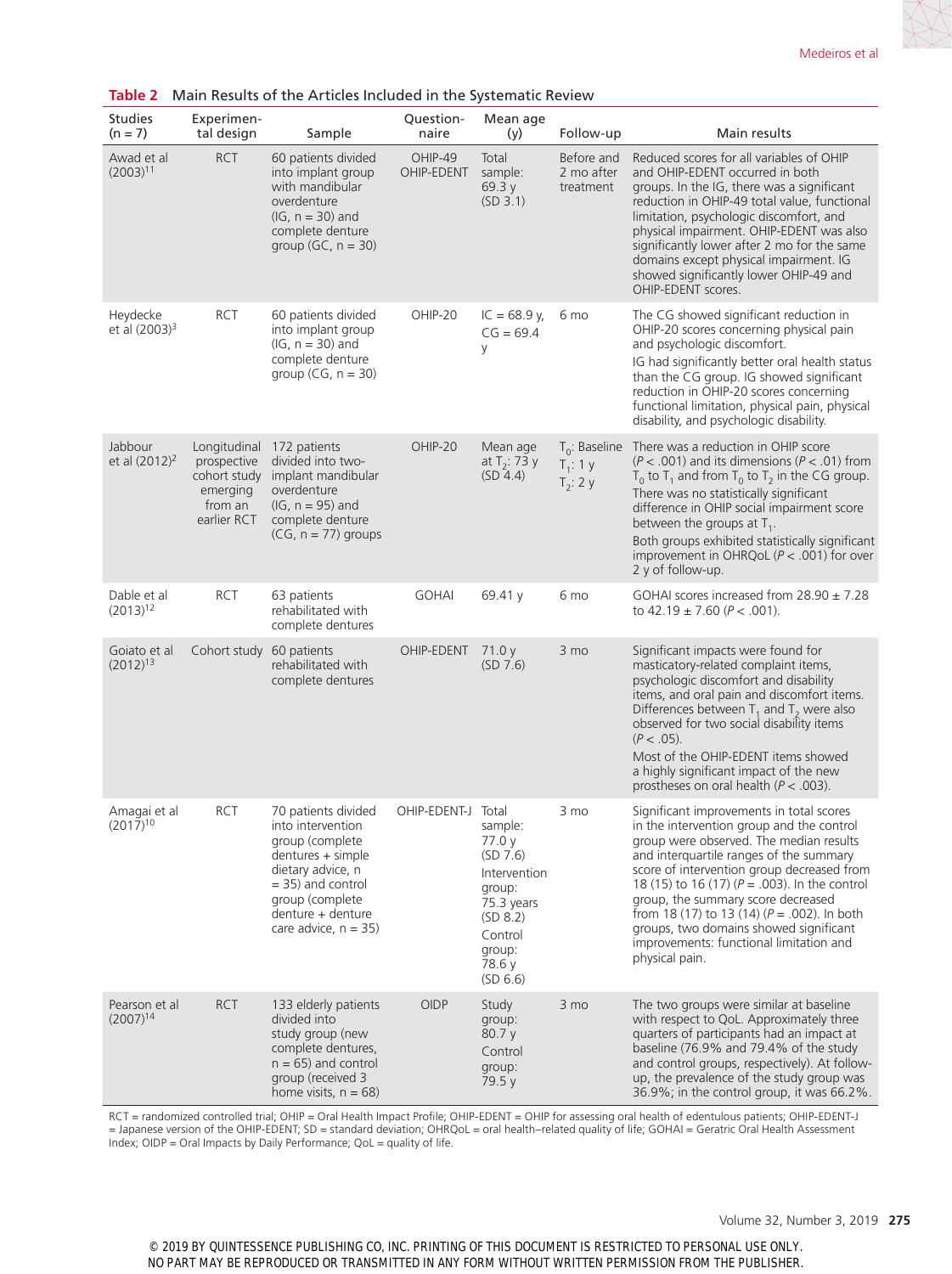| <b>Studies</b>                 | Sequence<br>qeneration | Allocation<br>concealment | Blinding of<br>participants<br>and personnel | <b>Blinding of</b><br>outcome<br>assessors | Incomplete<br>outcome data | Selective<br>outcome<br>reporting | Other sources<br>of bias | Overall<br>classification of<br>the study |
|--------------------------------|------------------------|---------------------------|----------------------------------------------|--------------------------------------------|----------------------------|-----------------------------------|--------------------------|-------------------------------------------|
| Awad et al<br>$(2003)^{11}$    | Low                    | Unclear                   | High                                         | Low                                        | Low                        | Low                               | Low                      | High                                      |
| Heydecke et al<br>$(2003)^3$   | Low                    | Low                       | Unclear                                      | Unclear                                    | Low                        | Low                               | Unclear                  | Unclear                                   |
| Dable et al<br>$(2013)^{12}$   | High                   | High                      | Unclear                                      | Unclear                                    | Unclear                    | Low                               | High                     | High                                      |
| Amagai et al<br>$(2017)^{10}$  | Low                    | Low                       | LOW                                          | Low                                        | Low                        | Low                               | Unclear                  | Unclear                                   |
| Pearson et al<br>$(2007)^{14}$ | Low                    | Unclear                   | High                                         | Low                                        | Low                        | Low                               | Unclear                  | High                                      |

#### **Table 3** Risk of Bias of Included Clinical Trials

included reports asserted significant improvement in QoL after treatment with complete dentures. The studies were standardized using validated questionnaires in order to provide similarity, validity, and reproducibility of the results. Participant age was also standardized to avoid the influence of age on the results and to focus findings for the main group of denture wearers. However, meta-analysis of the studies was not conducted because the articles used different questionnaires or different versions of the same questionnaire and because the presentation of the data was performed heterogenously.

For the studies that used OHIP and its variations,  $2,3,10,11,13$  there was a significant improvement in the functional limitation, physical pain, and physical disability domains. These results could be explained by the fact that old dentures were uncomfortable for patients, and the new dentures provided greater chewing efficiency and a better fit to the supporting tissues.<sup>13</sup> Furthermore, satisfaction and QoL in treated patients were related to the ability to chew and talk, comfort, retention, and esthetics. $13,16$  So, it could be supposed that the new complete dentures re-established the occlusal vertical dimension and the anatomy of the teeth (ie, restoring the cuspids and triturating areas), hence improving the efficiency of mastication.<sup>13</sup>

It is important to note the results of the comparisons between complete dentures and implant-supported prostheses that were conducted in three of the seven articles selected. Recently, several studies reported the superiority in function, patient satisfaction, and QoL for implant-supported prostheses compared to complete dentures, including articles in this review.2,3,11 However, in relation to QoL, there is a notion that individual factors are important. QoL is a dynamic construct that can change within an individual if their internal standards of measurement or values change.<sup>14</sup> In addition, patient satisfaction is related to their level of acceptance of the dental treatment, which is directly dependent on their emotional and mental statuses.12

For example, in one study it was found that despite better results (lower OHIP scores) in the implant group in all OHIP-20 domains, there was improvement in the physical pain and psychologic discomfort scales in the complete denture group. Furthermore, the difference between implant overdentures and complete denture treatment is not as great as was found in an earlier trial in a group of younger people.<sup>17</sup> The impact of oral disease diminishes with age, $3$  suggesting a better adaptation and satisfaction with treatment with complete prostheses.

So, although the great effect of the implant treatment alternative supports its clinical relevance,  $2,3,11$  complete dentures provide a positive impact on the oral health and QoL of edentulous patients, especially for patients potentially experiencing limitations (eg, financial or systemic) preceding implant treatment.<sup>12,13</sup>

The literature search revealed only a few randomized, controlled clinical trials. Of seven articles, five met this experimental design, greatly reducing the reliability of the evidence found. Furthermore, the studies presented poor methodologic quality with high or unclear risks of bias, which can limit data analysis. The differences in experimental design and inclusion and exclusion criteria represented a significant challenge for the synthesis and comparison of results. The variance in follow-up range was also an evident limitation. In general, all studies conducted a short follow-up. Thus, it is uncertain whether the positive impact of complete dentures persists over time. In addition, none of the studies using a control group with no treatment evaluated the control group at two different time points.

The use of psychometric questionnaires such as the OHIP or the GOHAI may be limited when measuring feelings and behaviors associated with dental impairment and disability.18 Questionnaire limitations include confusing attributes, misinterpretations, translations, significance and utility of scores, and unstable scores. Such limitations may explain why respondents with similar dental impairments rate their oral health as good and satisfied or poor and dissatisfied.19